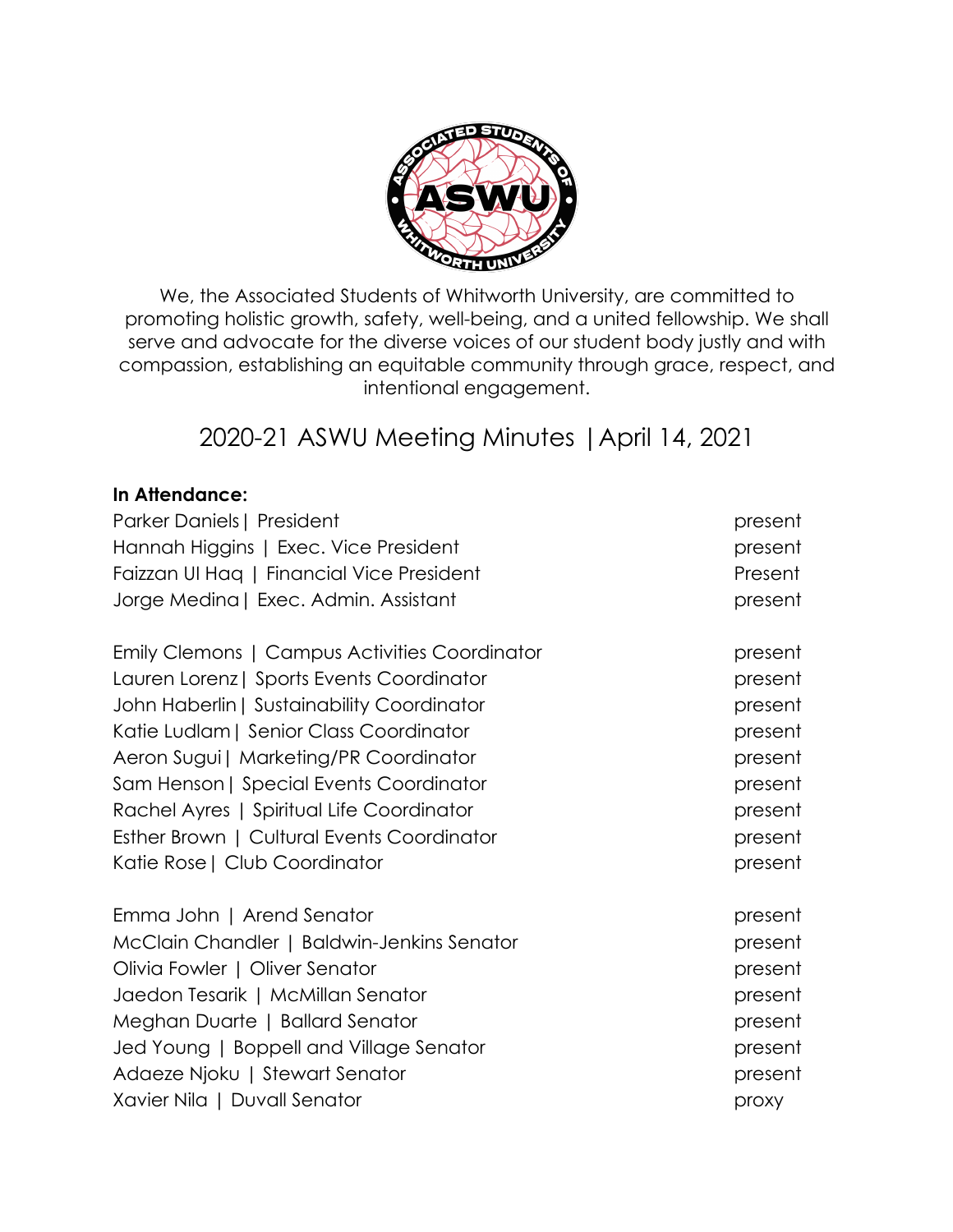| Isaac Price   Warren Senator             | present |
|------------------------------------------|---------|
| David Martin   Off-Campus Senator        | present |
| Michael Lie   Global Engagement Rep      | present |
| Georgia Goff   Incoming Student Rep      | present |
| Christian Aguilar   Incoming Student Rep | present |
| Christine Chen   Off-Campus rep          | present |
| Jamie Copeland   Off-Campus rep          | present |
| Munya Fashu-kanu   Off-Campus rep        | present |
| Michael Bedford   Off-Campus rep         | present |
| Victoria Viloudaki   WhitFlex rep        | present |
|                                          |         |

Meeting brought to order at 5:00 PM. Mission Statement read by Hannah.

## **Approval of Minutes**

Motion by Jed, Seconded by Michael B In favor: 18 | Opposed: 0 | Abstaining Motion passes

## **President Updates**

Parker: Board of trustees are here this week, next week I will be asking for updates on those meetings. I had university council but that is next week. We have been trying to figure out what gift we want for beck, the first idea was a golden pinecone, the next idea is to get quotes or words from the student body in a scrapbook and the final option would be to find a brick that Beck could replace.

 $\_$  , and the set of the set of the set of the set of the set of the set of the set of the set of the set of the set of the set of the set of the set of the set of the set of the set of the set of the set of the set of th

\_\_\_\_\_\_\_\_\_\_\_\_\_\_\_\_\_\_\_\_\_\_\_\_\_\_\_\_\_\_\_\_\_\_\_\_\_\_\_\_\_\_\_\_\_\_\_\_\_\_\_\_\_\_\_\_\_\_\_\_\_\_\_\_\_\_\_\_\_\_\_\_\_\_\_\_\_\_

Katie R: the second one sounds like what Rachel is doing

Jaedon: is there somewhere where a brick can be taken out?

Hannah: it is not too difficult, but we can do it

Rachel: I like the idea of the golden pinecone and it would be cool if there was a way some students could sign it that would make it very meaningful.

Katie R: I agree, and I think the art department would love to be a part of this.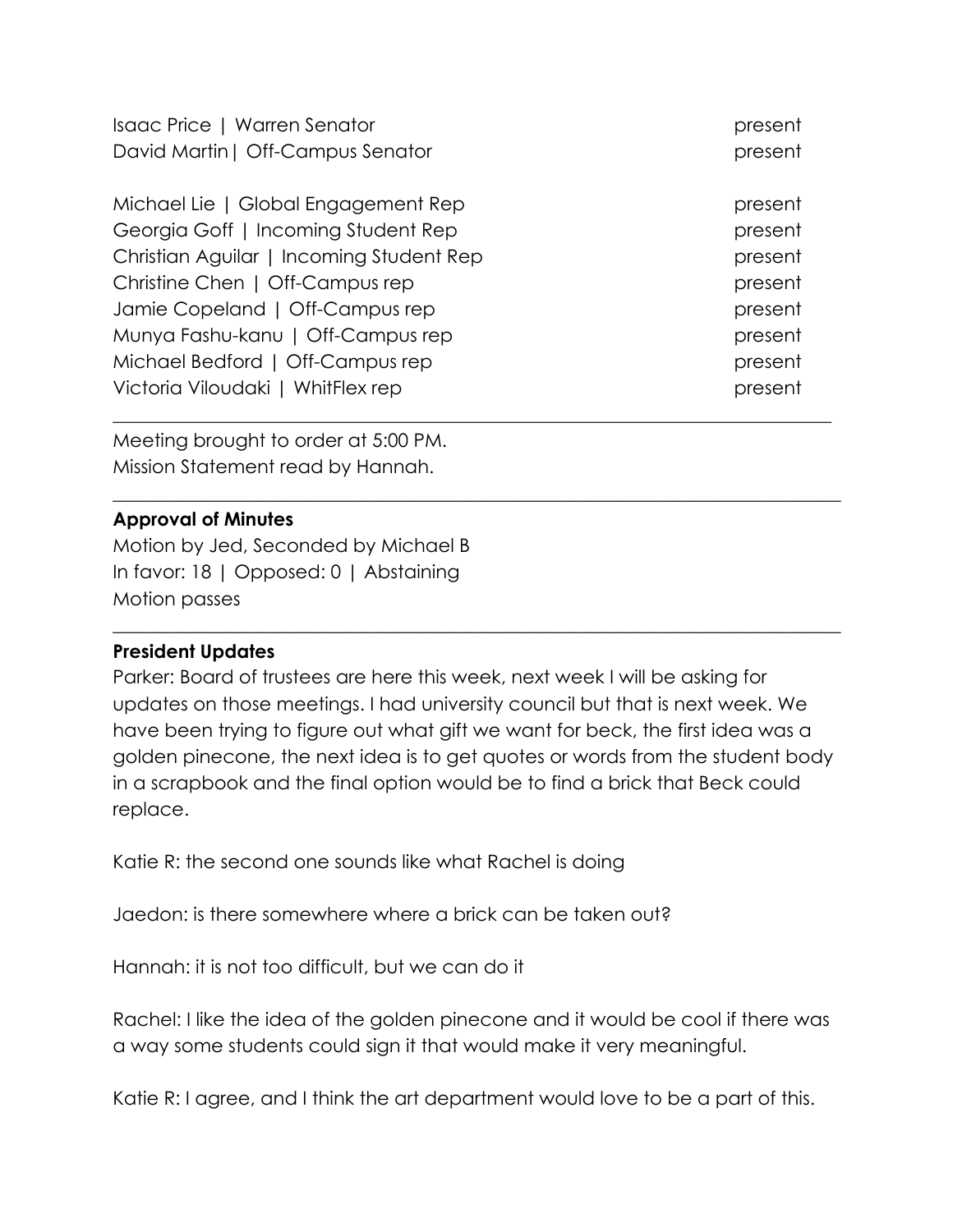## **FVP Updates**

Capital: \$15,280 Unallocated: \$ 16,484

Faizzan: Finance committee meeting is coming up. Budget committee is also next week and what we do is decide the budget for all the different clubs on campus.

 $\_$  , and the set of the set of the set of the set of the set of the set of the set of the set of the set of the set of the set of the set of the set of the set of the set of the set of the set of the set of the set of th

## **EVP Updates**

Hannah: I do have meal cards, and for office hours sign ups I didn't do those last week, but I will send out the email after elections are done. Student highlight is the strings of whitworth, and parker can give more information.

 $\_$  , and the set of the set of the set of the set of the set of the set of the set of the set of the set of the set of the set of the set of the set of the set of the set of the set of the set of the set of the set of th

Parker: a few months ago, there was a concerto competition that is open to anyone in the music department to compete and the winners were Elizabeth Hamilton, Sam Thackston, Mikah Turpin and Maria Straight. And they'll get to perform with the orchestra in May.

# **SEC Updates**

Emily: elections on Friday from 8 am – 10pm and we still need people to sign up for voting booth.

\_\_\_\_\_\_\_\_\_\_\_\_\_\_\_\_\_\_\_\_\_\_\_\_\_\_\_\_\_\_\_\_\_\_\_\_\_\_\_\_\_\_\_\_\_\_\_\_\_\_\_\_\_\_\_\_\_\_\_\_\_\_\_\_\_\_\_\_\_\_\_\_\_\_\_\_\_\_

 $\_$  , and the set of the set of the set of the set of the set of the set of the set of the set of the set of the set of the set of the set of the set of the set of the set of the set of the set of the set of the set of th

## **Coordinator Spotlight**

Aeron: As marketing PR coordinator, I do a lot of work with the website and PR stuff with ASWU. In terms of the rest of semester I have been working on marketing all the larger events going on and that's about it.

 $\_$  , and the set of the set of the set of the set of the set of the set of the set of the set of the set of the set of the set of the set of the set of the set of the set of the set of the set of the set of the set of th

## **Upcoming Events:**

## **Movie Night:**

Emily: This Saturday at 8 pm and it is at full capacity so it will be lots of fun and there will be snacks

#### **Earth Week:**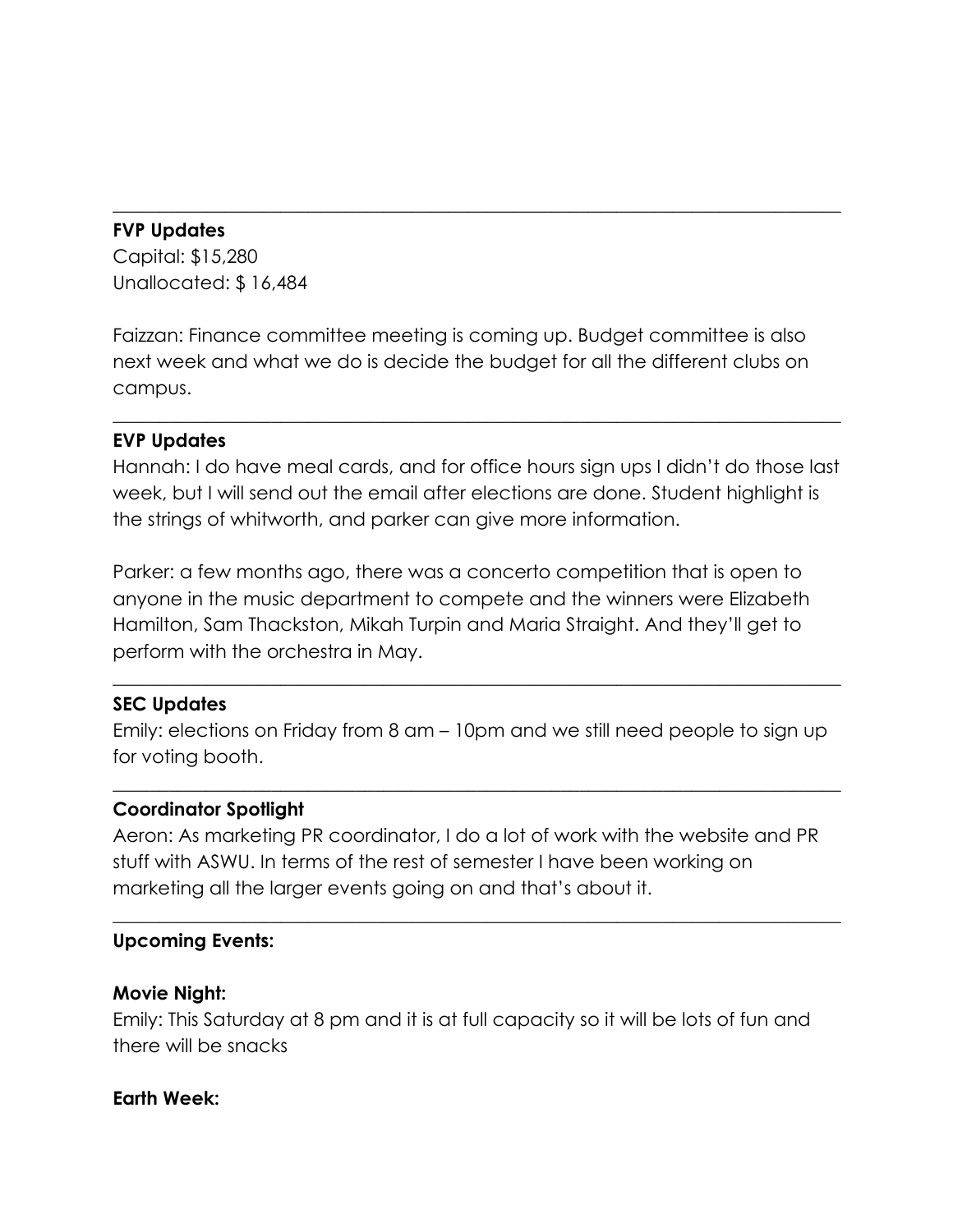John: Earth week is next week, we put up a gigantic poster in HUB and please come to those events. Climate panel and trivia will be over zoom as well as in person. Climate panel Monday night 8 pm and trivia night Friday 7 pm in RTT.

## **Ballard Jazzercise:**

Meghan: Hosting jazzercise event Friday the 23rd just for Ballard people but it is exciting.

#### **Unplugged:**

Sam: it is on next Saturday at 7 with a viewing party in the loop but also live streamed on YouTube, and performance videos are on their way and there will be a vote at the end. We will have things next week which are blankets and tumbler cups.

## **Kehillah" A Community Dialogue**

Parker: working on planning still and it is right on schedule April 26<sup>th</sup> and 27<sup>th</sup> at 7 pm both nights. If you know of anyone good for political ideology let me know please. We will have shirts for that next week.

## **Lil' Springfest:**

Parker: Still on May 1st, we found a pizza place we are trying to get a hold of since roman pizza chariot is booked that day. We have placed a bid on an act but hopefully that will work out.

\_\_\_\_\_\_\_\_\_\_\_\_\_\_\_\_\_\_\_\_\_\_\_\_\_\_\_\_\_\_\_\_\_\_\_\_\_\_\_\_\_\_\_\_\_\_\_\_\_\_\_\_\_\_\_\_\_\_\_\_\_\_\_\_\_\_\_\_\_\_\_\_\_\_\_\_\_\_\_\_\_\_\_\_\_\_\_\_\_\_\_\_\_\_\_\_\_\_\_\_\_\_\_\_\_

## **Constituency Reports**

#### **Arend**

Emma: Arend is doing good, no one came to my office hours and have not heard from the pool table guy.

#### **Whitflex rep**

Victoria: April 23rd going to work on off campus care packages, and we are going to need help

## **Duvall**

Proxy: Duvall been pretty good but his project with acts of kindness is going well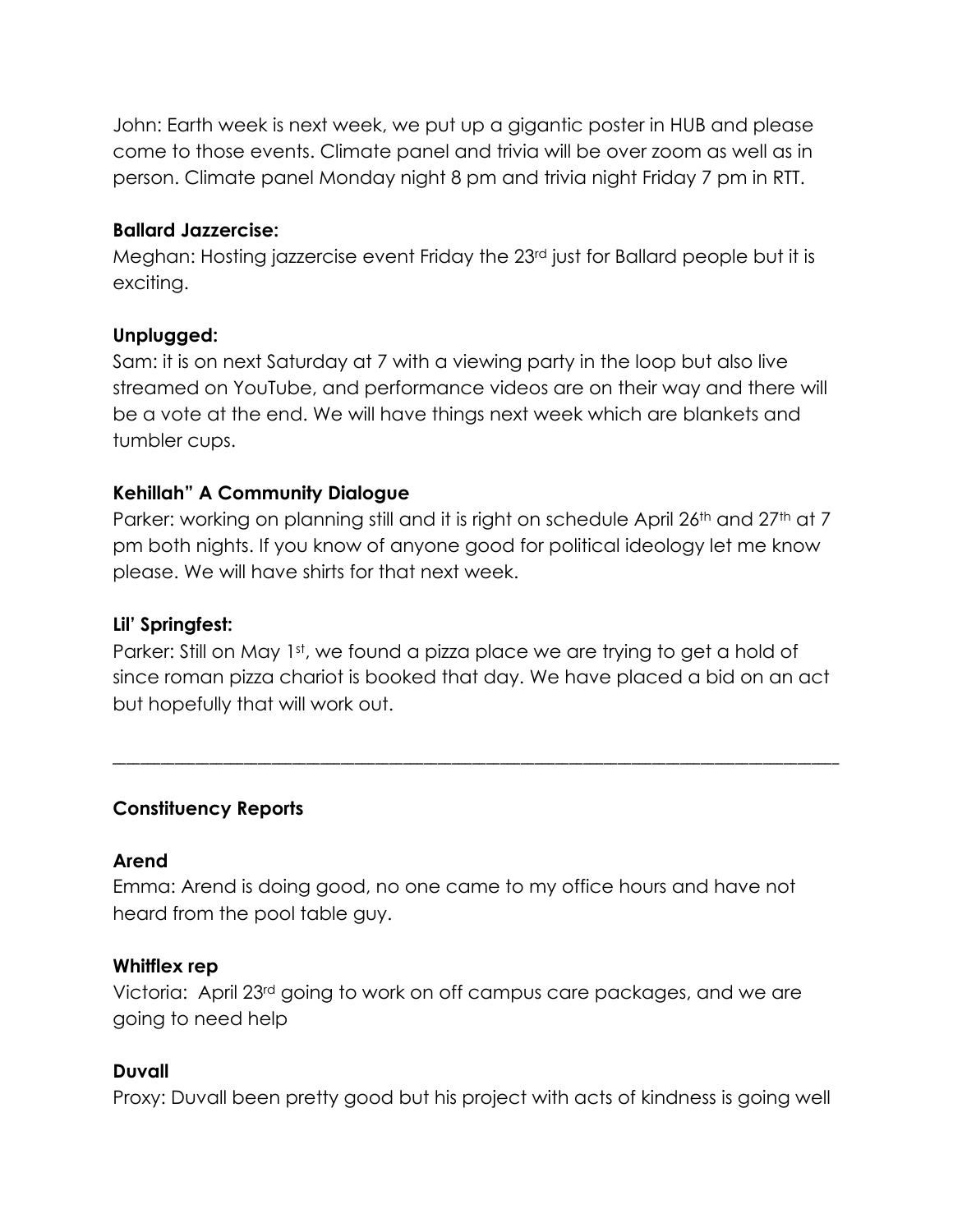## **Warren**

Isaac**:** Warren is doing good.

## **Baldwin Jenkins**

Mac: poppin off and bricks are also popping off I guess; people also still don't come to my office hours. Been trying to get people to apply for senator but not going well.

## **Global Engagement Rep**

Michael L: I set up a donation page for Joha an international student that a few days ago he found out his VISA got terminated and he has to go back home to file his case and I need your help to share the page and get the word out. And we have 40 donators so far which is good!

#### **Incoming Student Rep**

Christian: incoming students are alive; Georgia and I have been working on moving forward with next years and helping people with housing lottery and registration. Also decided on our torches for next year.

## **Off Campus**

David: we are going to need help next Friday with the care packages so if you can stop by that would be awesome, and also need help to deliver. On Wednesday having a lowkey lemonade stand from noon to 2:00. Working on off campus yard sale on May 8<sup>th</sup> from 12-4.

#### **Stewart**

Adaeze: Stewart is cool, not too much to update for my event I cannot do cup pong, but we are going to do book it pong which is basically a bigger version of cup pong so I'm excited about that. Would love advice to spread word and get people interested.

#### **McMillan**

Jaedon: doing great, all in good mood enjoying the nice weather been outdoors a lot. Custom frisbee design are done and they will be \$10 so if interested let me know.

#### **Ballard**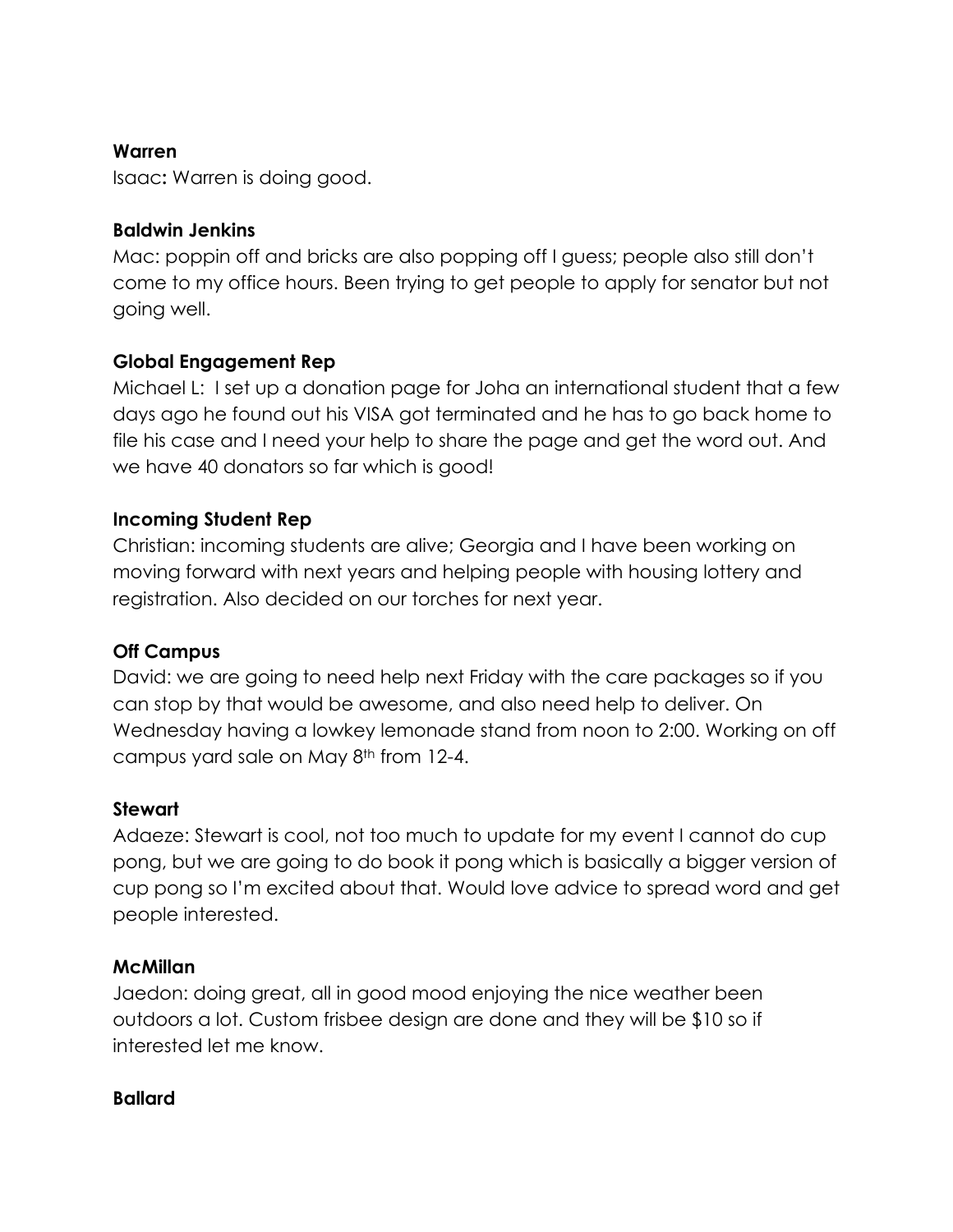Meghan: Ballard is phenomenal, had a primetime that everyone loved. Started partnering up with Ballard CMC for office hours and people are excited for jazzercise.

# **Oliver**

Olivia: Had a couple questions on housing contract and difference in the meal plan that caused confusion. UREC doesn't lend out hammocks so I'm wondering why and thought that was interesting. Got Oliver twist approved and that will be April 24<sup>th</sup>.

## **Boppell**

Jed: only big thing is I'm planning on giving away \$25 gift card for answering trivia questions.

 $\_$  , and the set of the set of the set of the set of the set of the set of the set of the set of the set of the set of the set of the set of the set of the set of the set of the set of the set of the set of the set of th

## **Campus Vibes**

Meghan: forgot to mention this but BMAC people want soft serve machine

Sam: kind of concerning stuff, last night at hosanna we had two people performing at rehearsal who refused to put a mask on, and they put up a fight and after the event they would not wear masks and made the tech team uncomfortable and it is just frustrating. Still need to keep people accountable as this is still not over.

Katie R: on more positive note I walked through vaccination clinic and it was really well done, and I think it's a really great thing whitworth has done

Hannah: make sure when you're talking about vaccines there are still lots of people that get anxiety about vaccines or have beliefs so be considerate

Georgia: not sure how many of you know but there was an incident on campus a few weeks ago and they said they filed a complaint with whitworth since campus security took so long but they were brushed off.

Jason: This was discussed in student life meeting and it is not being brushed off they are coming up with some plans and no decisions have been made yet